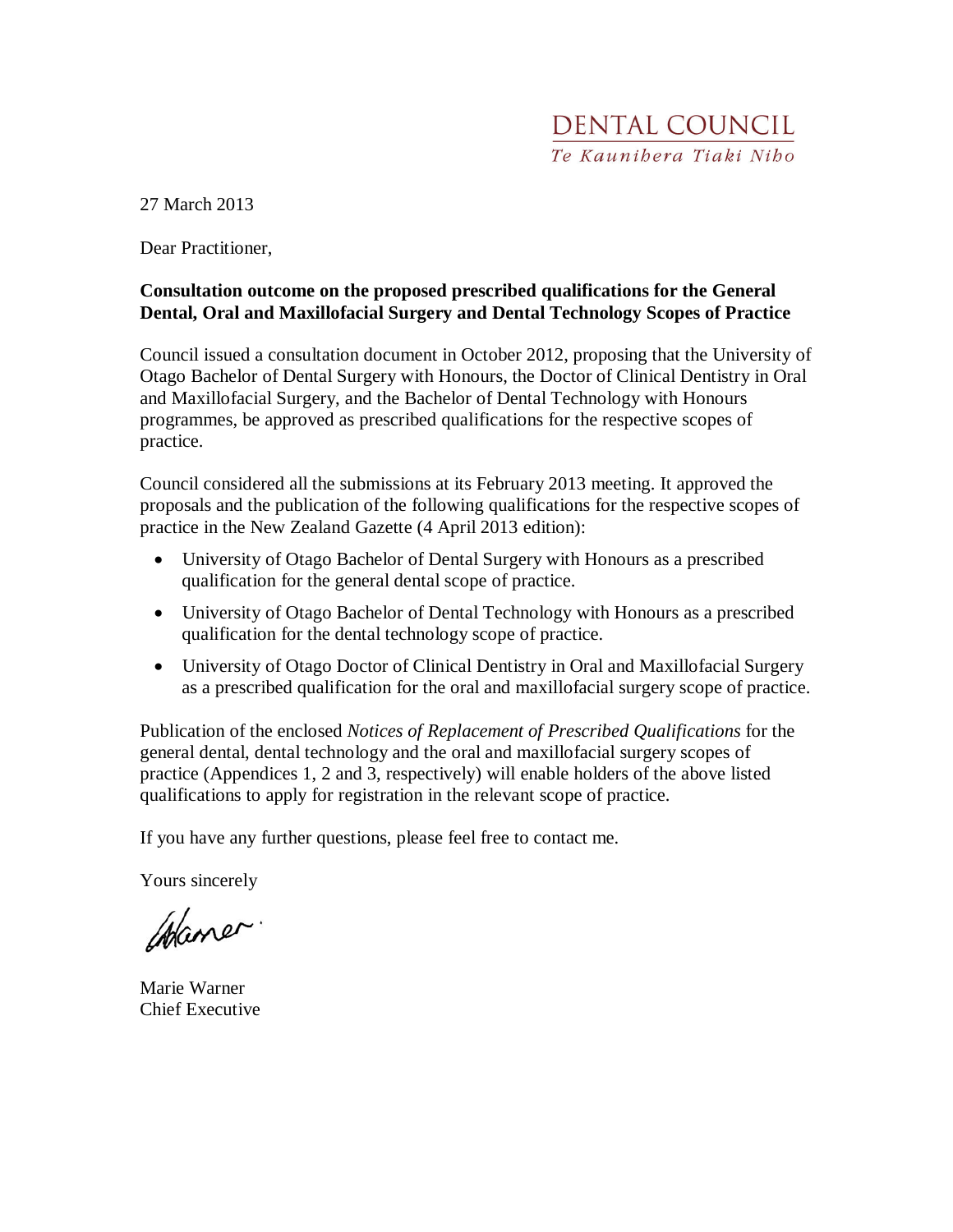## Notice of Replacement of Prescribed Qualifications

Pursuant to section 12 of the Health Practitioners Competence Assurance Act 2003, this notice is issued by the Dental Council.

**The following prescribed qualifications replace the prescribed qualifications for the Scope of Practice for General Dental Practice published in the New Zealand Gazette, 11 December 2009, No. 184, page 4448.** 

## **Scope of Practice for General Dental Practice**

#### **Prescribed Qualifications**

- Bachelor of Dental Surgery, University of Otago; or
- Bachelor of Dental Surgery with Honours, University of Otago; or
- an Australian Dental Council (ADC) accredited undergraduate dental degree from an ADC accredited dental school in Australia; or
- a Commission on Dental Accreditation (CDA) accredited undergraduate dental degree from a CDA accredited dental school in the USA or Canada; or
- a General Dental Council (GDC) accredited undergraduate dental degree from a GDC accredited dental school in the UK, or Commonwealth as listed below:

| Western Cape                       | Before 1 January 1998  |
|------------------------------------|------------------------|
| Hong Kong                          | Before 1 January 2001  |
| Singapore                          | Before 1 January 2001  |
| Witwatersrand                      | Before 1 January 2001  |
| Pretoria                           | Before 1 January 2001  |
| Stellenbosch                       | Before 1 January 2001  |
| Medical University of South Africa | Between 1 January 1997 |
|                                    | and 31 December 2000   |
| Malaysia                           | Between 1 January 1997 |
|                                    | and 31 December 2000;  |
|                                    |                        |

Dental School Dates of recognition

or

- a five year undergraduate dental degree; and a pass in the New Zealand Dental Registration Examinations; or
- a five year undergraduate dental degree; and a pass in the Australian Dental Council licensing examinations; or
- a five year undergraduate dental degree; and a pass in the USA licensing examinations.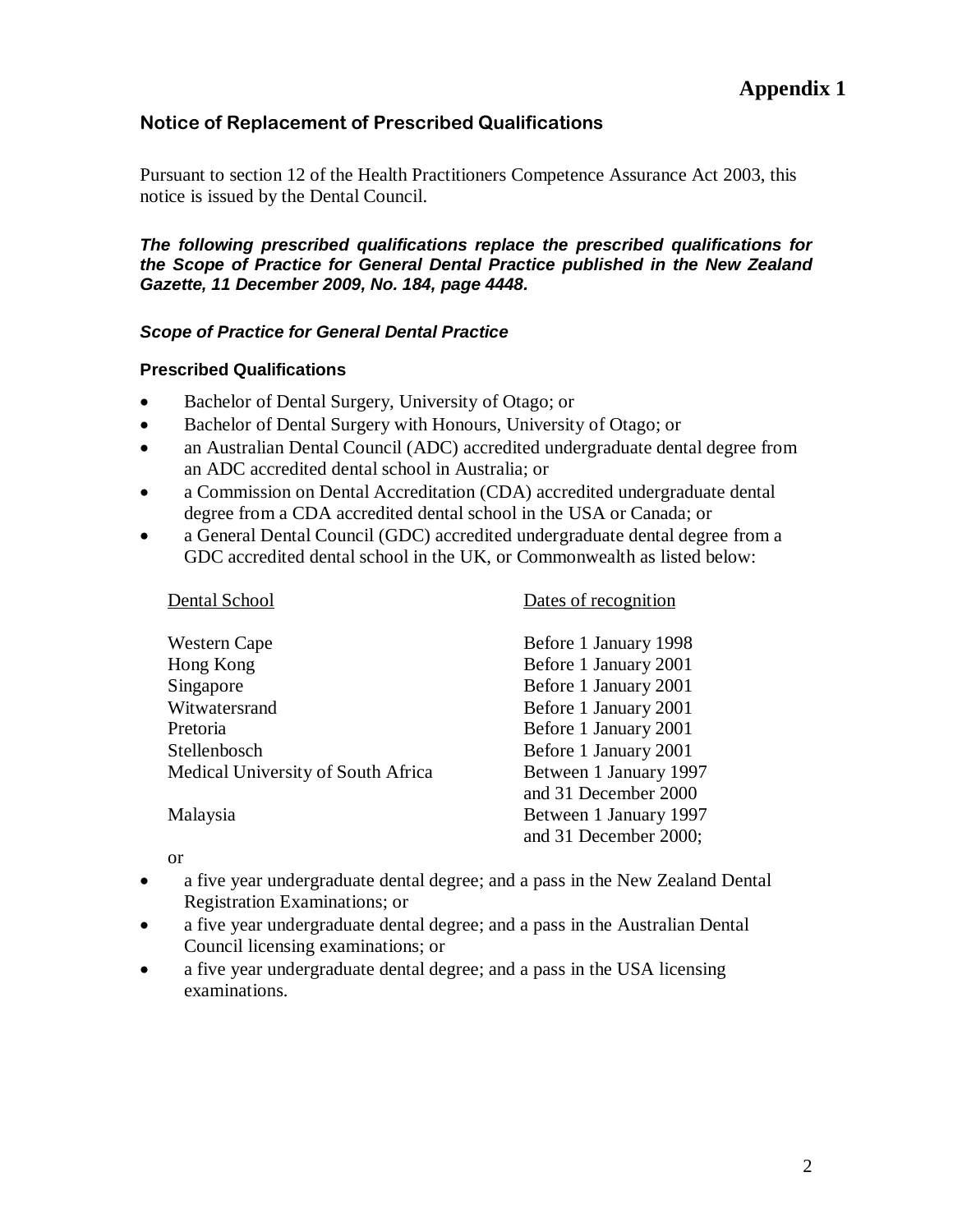# Notice of Replacement of Prescribed Qualifications

Pursuant to section 12 of the Health Practitioners Competence Assurance Act 2003, this notice is issued by the Dental Council.

**The following prescribed qualifications replace the prescribed qualifications for the Scope of Practice for Dental Technology Practice published in the New Zealand Gazette, 7 December 2006, No. 167, page 4856.** 

### **Scope of Practice for Dental Technology Practice**

#### *Prescribed Qualifications*

- Bachelor of Dental Technology, University of Otago; or
- Bachelor of Dental Technology with Honours, University of Otago; or
- Diploma in Dental Technology (issued by a New Zealand educational institution) and commenced prior to 18 September 2004; or
- an approved overseas dental technology qualification; and a pass in the New Zealand Dental Technicians Registration Examination.